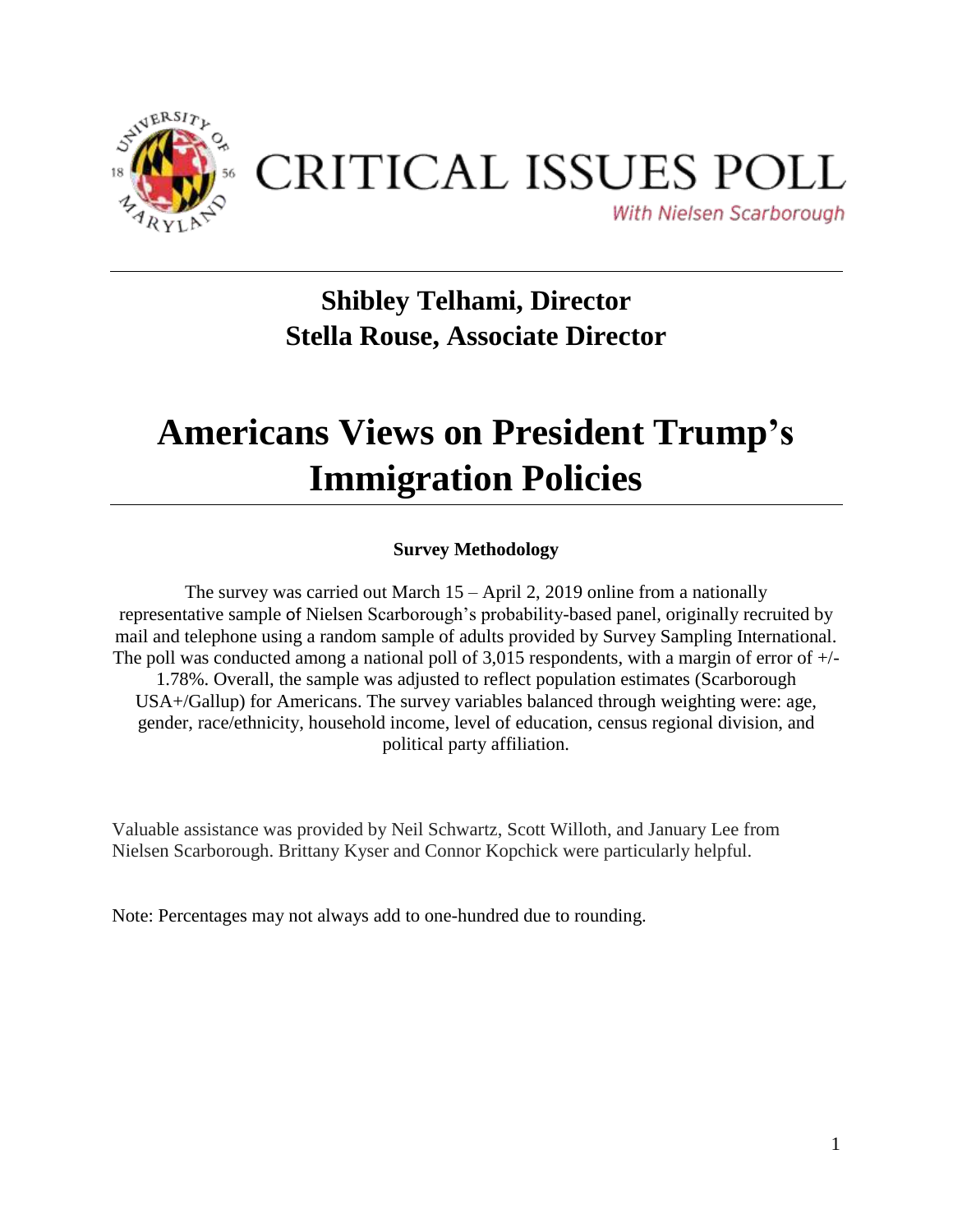Q31. Do you approve or disapprove of the current immigration raids that are being carried out across the country by federal immigration enforcement agents? **[PLEASE DISPLAY ANSWER CHOICES IN THE SAME ORDER AS Q30]**

|                        |     | Rep Dem Ind |    | <b>Total</b> |
|------------------------|-----|-------------|----|--------------|
| 1. Strong Approve      | 65% | 5% 21%      |    | 32%          |
| 2. Somewhat Approve    | 23  | 14          | 26 | 19           |
| 3. Somewhat Disapprove | Q   | 25          | 32 | 19           |
| 4. Strongly Disapprove |     | 56.         | 20 | 30           |

Q32. Which comes closest to your views regarding the immigration raids being carried out by the Trump administration?

|                                                                                                                             | Rep | Dem Ind |        | Total |
|-----------------------------------------------------------------------------------------------------------------------------|-----|---------|--------|-------|
| 1. The immigration raids are only targeting<br>undocumented immigrants who have a criminal record                           | 37% | 3%      | $12\%$ | 19%   |
| 2. The immigration raids are targeting all<br>undocumented immigrants, regardless of whether<br>they have a criminal record | 35  | 81      | 52.    | 58    |
| 3. I don't know who the immigration raids are targeting                                                                     | 28  | 15      |        |       |

Q33. Would you say immigration helps the United States more than it hurts it, or immigration hurts the United States more than it helps it?

|                             |      | Rep Dem Ind Total |    |    |
|-----------------------------|------|-------------------|----|----|
| 1. Helps more than it hurts |      | 18% 67% 29% 42%   |    |    |
| 2. Hurts more than it helps | 41 9 |                   | 22 | 24 |
| 3. A little of both         |      | 25                | 49 | 34 |